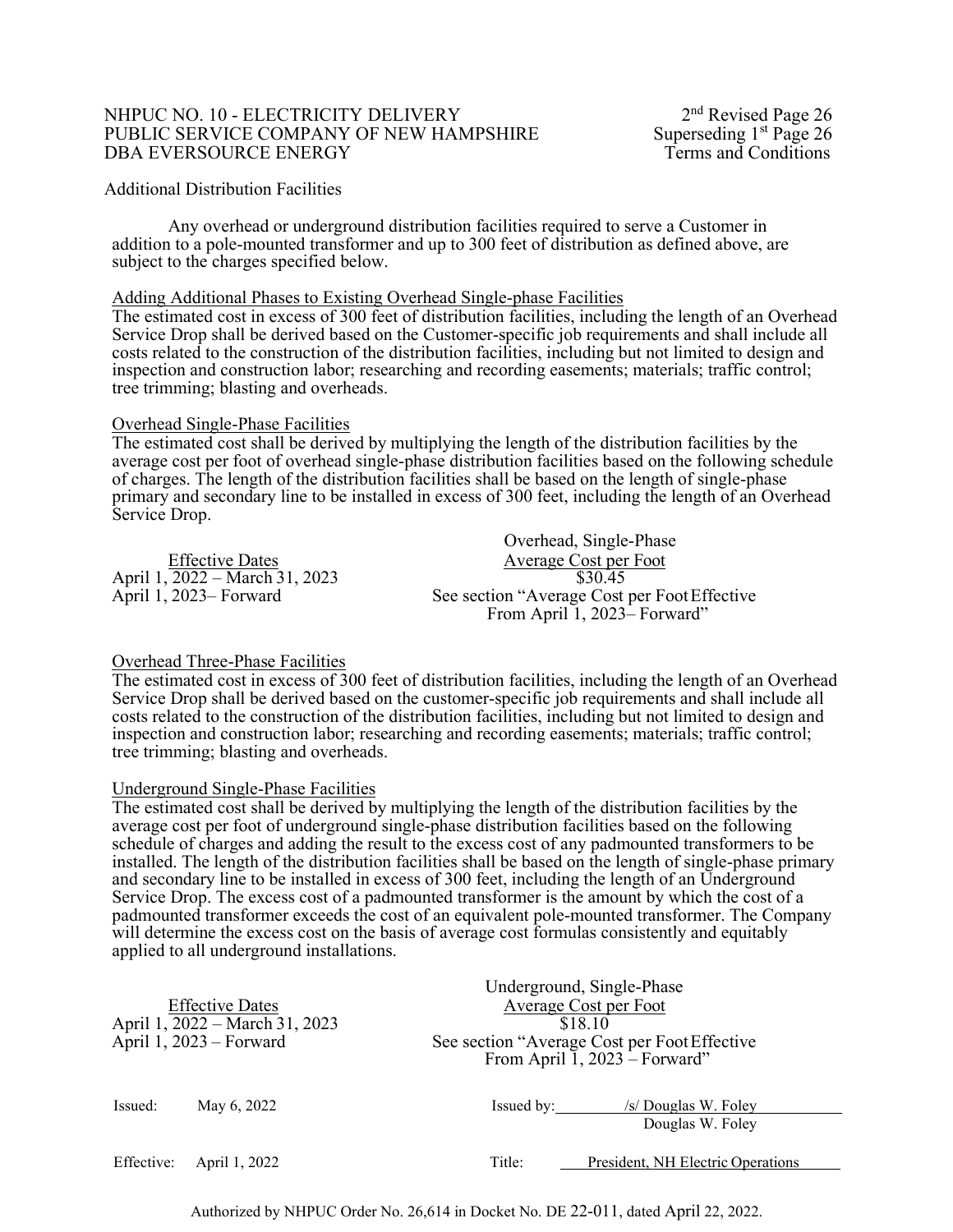## NHPUC NO. 10 - ELECTRICITY DELIVERY<br>PUBLIC SERVICE COMPANY OF NEW HAMPSHIRE Superseding  $\frac{21^{ndst}}{4}$  Page 26 PUBLIC SERVICE COMPANY OF NEW HAMPSHIRE Superseding Original 1st Page 26<br>DBA EVERSOURCE ENERGY Terms and Conditions DBA EVERSOURCE ENERGY

2<sup>1ndst</sup> Revised Page 26

## Additional Distribution Facilities

Any overhead or underground distribution facilities required to serve a Customer in addition to a pole-mounted transformer and up to 300 feet of distribution as defined above, are subject to the charges specified below.

## Adding Additional Phases to Existing Overhead Single-phase Facilities

The estimated cost in excess of 300 feet of distribution facilities, including the length of an Overhead Service Drop shall be derived based on the Customer-specific job requirements and shall include all costs related to the construction of the distribution facilities, including but not limited to design and inspection and construction labor; researching and recording easements; materials; traffic control; tree trimming; blasting and overheads.

## Overhead Single-Phase Facilities

The estimated cost shall be derived by multiplying the length of the distribution facilities by the average cost per foot of overhead single-phase distribution facilities based on the following schedule of charges. The length of the distribution facilities shall be based on the length of single-phase primary and secondary line to be installed in excess of 300 feet, including the length of an Overhead Service Drop.

April 1, 20224 – March 31, 20232<br>April 1, 20232– Forward

Overhead, Single-Phase Effective Dates<br>
2022 + - March 31, 2023 42<br>
Average Cost per Foot<br>
829,6930.45 See section "Average Cost per Foot Effective From April  $1, 2023$ – Forward"

## Overhead Three-Phase Facilities

The estimated cost in excess of 300 feet of distribution facilities, including the length of an Overhead Service Drop shall be derived based on the customer-specific job requirements and shall include all costs related to the construction of the distribution facilities, including but not limited to design and inspection and construction labor; researching and recording easements; materials; traffic control; tree trimming; blasting and overheads.

## Underground Single-Phase Facilities

The estimated cost shall be derived by multiplying the length of the distribution facilities by the average cost per foot of underground single-phase distribution facilities based on the following schedule of charges and adding the result to the excess cost of any padmounted transformers to be installed. The length of the distribution facilities shall be based on the length of single-phase primary and secondary line to be installed in excess of 300 feet, including the length of an Underground Service Drop. The excess cost of a padmounted transformer is the amount by which the cost of a padmounted transformer exceeds the cost of an equivalent pole-mounted transformer. The Company will determine the excess cost on the basis of average cost formulas consistently and equitably applied to all underground installations.

April 1, 2022 – March 31, 2023<br>April 1, 2023 – Forward

Underground, Single-Phase Effective Dates<br>
2022 – March 31, 2023<br>
818.10<del>6.64</del> See section "Average Cost per Foot Effective" From April  $\overline{1}$ , 2023 – Forward"

Foley

Issued: April May 96, 2021/2022 Issued by: /s/ Joseph A. PuringtonDouglas W.

Joseph A. PuringtonDouglas W.

Authorized by NHPUC Order No. 26,614 Secretarial Letter issued in Docket No. DE 22-01121-047, dated AprilMarch 2522, 20212022.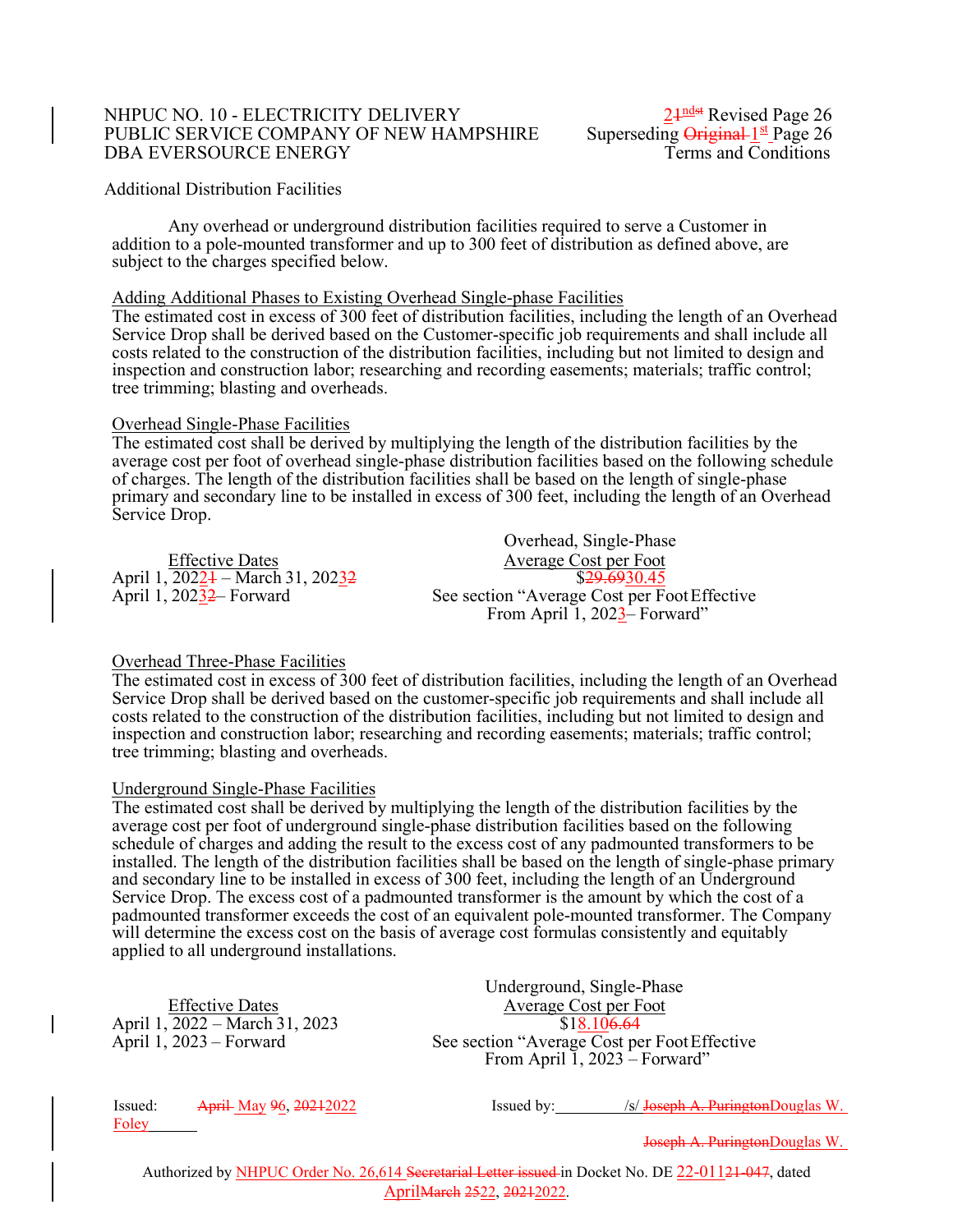# Foley

Effective: April 1, 20224 Title: President, NH Electric Operations